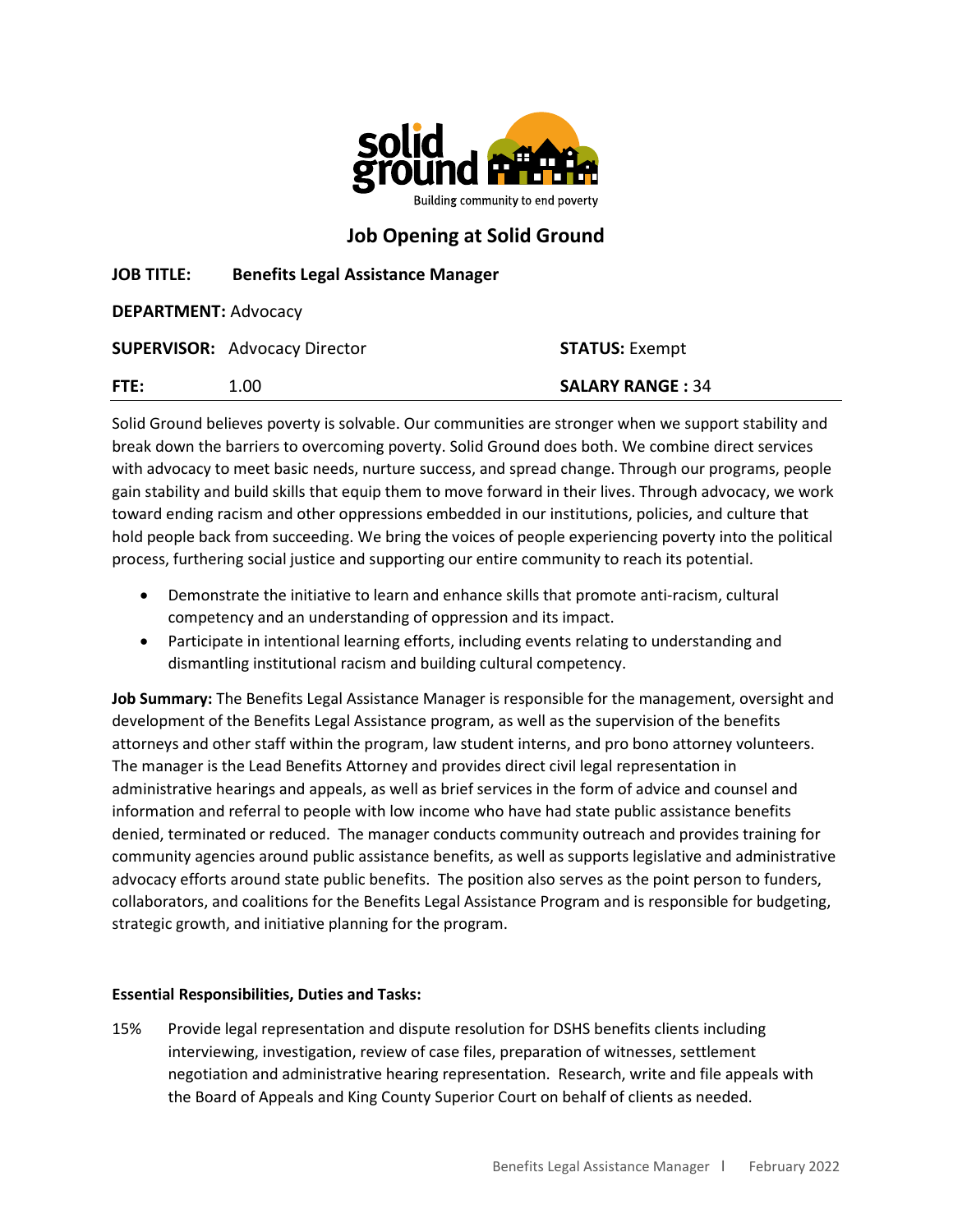- 15% Hire, train, supervise, and evaluate Benefits Legal Assistance staff including Benefits Attorneys and support staff, law student interns, and pro bono attorney volunteers. Direct and supervise attorneys' caseloads and provide on-going support, training, and professional development opportunities. Provide leadership, oversight, and support to facilitate day-to-day operations and delivery of services within the program.
- 15% Monitor administrative rulemaking and draft rule comments. Support and engage in legislative advocacy related to basic needs programs.
- 10% Develop program policies and procedures to ensure quality service, contractual compliance and accomplishment of program goals and objectives. Prepare annual Benefits Legal Assistance budget and negotiate multiple fund source contracts for the program. Work with funders to prepare, complete and submit reports required by Federal, State, City and private funding sources and monitor the data collected to ensure contract compliance.
- 10% Provide information and legal advice regarding public assistance programs to callers and walk-in clients. Make referrals to other community resources including food programs, employment resources, government agencies and other legal services providers. Instruct and provide materials to clients who proceed without representation.
- 5% Conduct client outreach and community trainings, including providing information and advice to other community and legal service programs. Develop and foster collaborations with other legal and social service providers. Prepare fact sheets, referral information and other materials for trainings and for the use of other agencies and clients.
- 5% Maintain and monitor internal record keeping systems including client files, intakes, client logs, closing memoranda. Prepare monthly statistical reports and other outcome documentation for program reports.
- 5% Represent Solid Ground and provide leadership and expertise on regional committees, coalitions and task forces relating to public benefits issues and clients, including state and county public benefits meetings. Participate in program, department and agency-wide meetings and committees as required.

The duties listed above are intended only as illustrations of the various types of work that may be performed. The omission of specific statements of duties does not exclude them from the position if the work is similar, related, or a logical assignment to the position.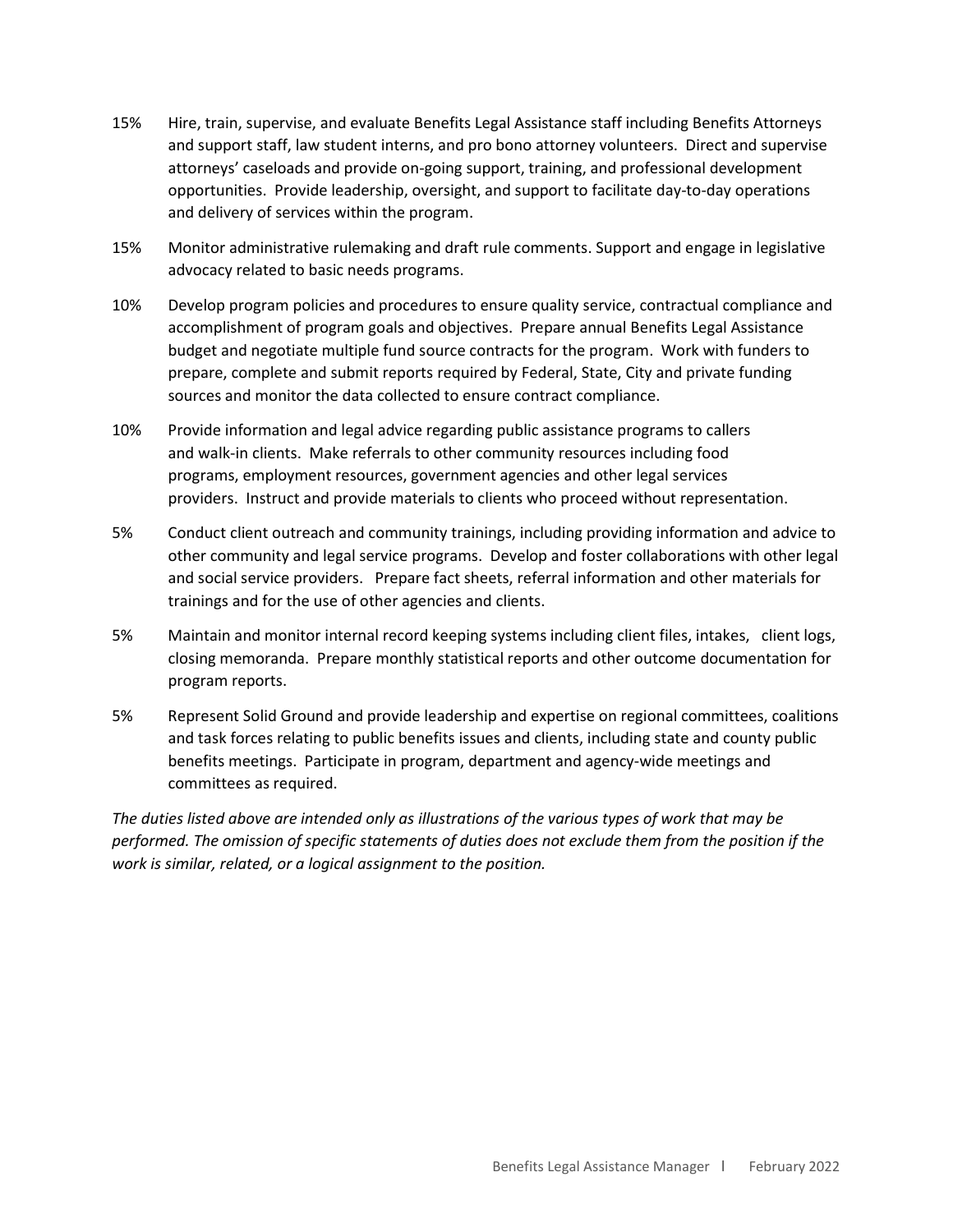#### Education and Experience:

- A Juris Doctor degree and at least five years of experience practicing law
- Membership in Washington State Bar Association
- Experience conducting legal research and writing
- Experience supervising staff and/or managing volunteers

#### Minimum Qualifications:

- Excellent communication skills, both oral and written, with an emphasis on legal writing and persuasion.
- Excellent problem solving, facilitation and conflict resolution skills.
- Excellent organizational abilities, initiative and attention to detail.
- Self-motivated with an ability to prioritize and problem-solve.
- Ability to work individually in a self-directed manner and as part of a team.
- Ability to develop collaborative relationships with legal and social service providers.
- Willingness and ability to work with people from a variety of racial, cultural and economic backgrounds, with various lifestyles, sexual orientations, and of all ages.
- Knowledge of local community services and resources available to populations served by the program.
- Demonstrated commitment and interest in providing legal services to the low income community.
- Access to reliable transportation, valid driver's license, vehicle insurance that meets Washington State's minimum guidelines and the ability and willingness to travel throughout King County.
- Proficient knowledge of computer software, including experience conducting legal research on the internet.
- Ability and willingness to work outside of normal business hours to attend meetings, trainings and client interviews.

#### Anti-Racism Initiative (ARI) Expectations:

- Foster discussion and learning among staff to better understand and dismantle institutional racism.
- Abide by and support agency-wide efforts to incorporate anti-racism principles and cultural competency and standards into all hiring processes and performance evaluations.

Physical Demands/Working Conditions: This position works in an office setting, performing general office duties 70% of the time and 30% of the time in the field. Employees spend 40% of office time on the computer, 20% of the time answering the phone, and 10% misc. (70% in the office) and 30% of their time in the field. Work outside the office is 25% hearings, client meetings, training and outreach, and 5% driving. Position requires employee to lift/carry up to 20 pounds rarely, 5-10 pounds occasionally and push/pull 10 pounds seldom, 1-5 pounds frequently. Position has the ability to sit/stand as needed. Stairs not required.